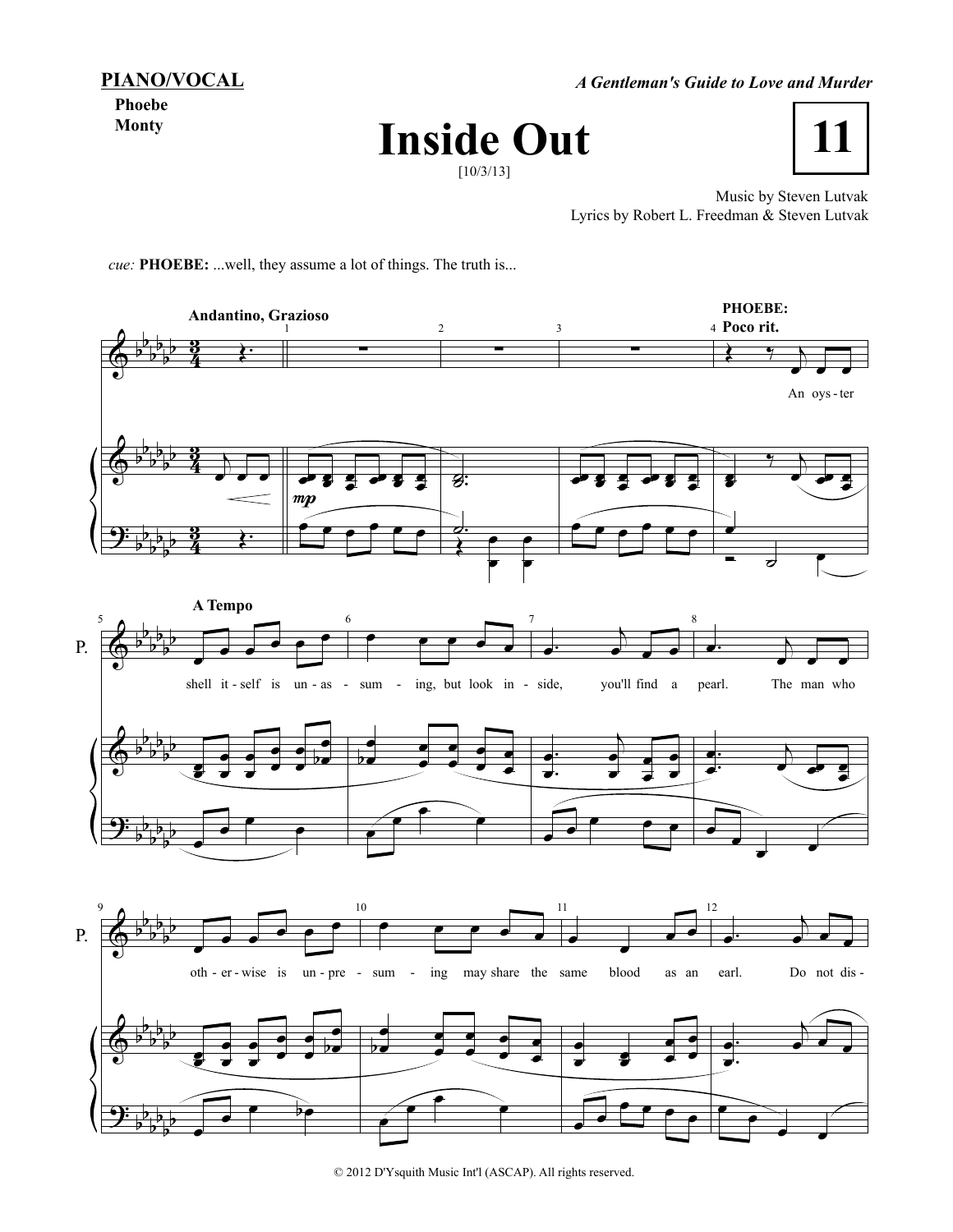$$
P/V\\
$$

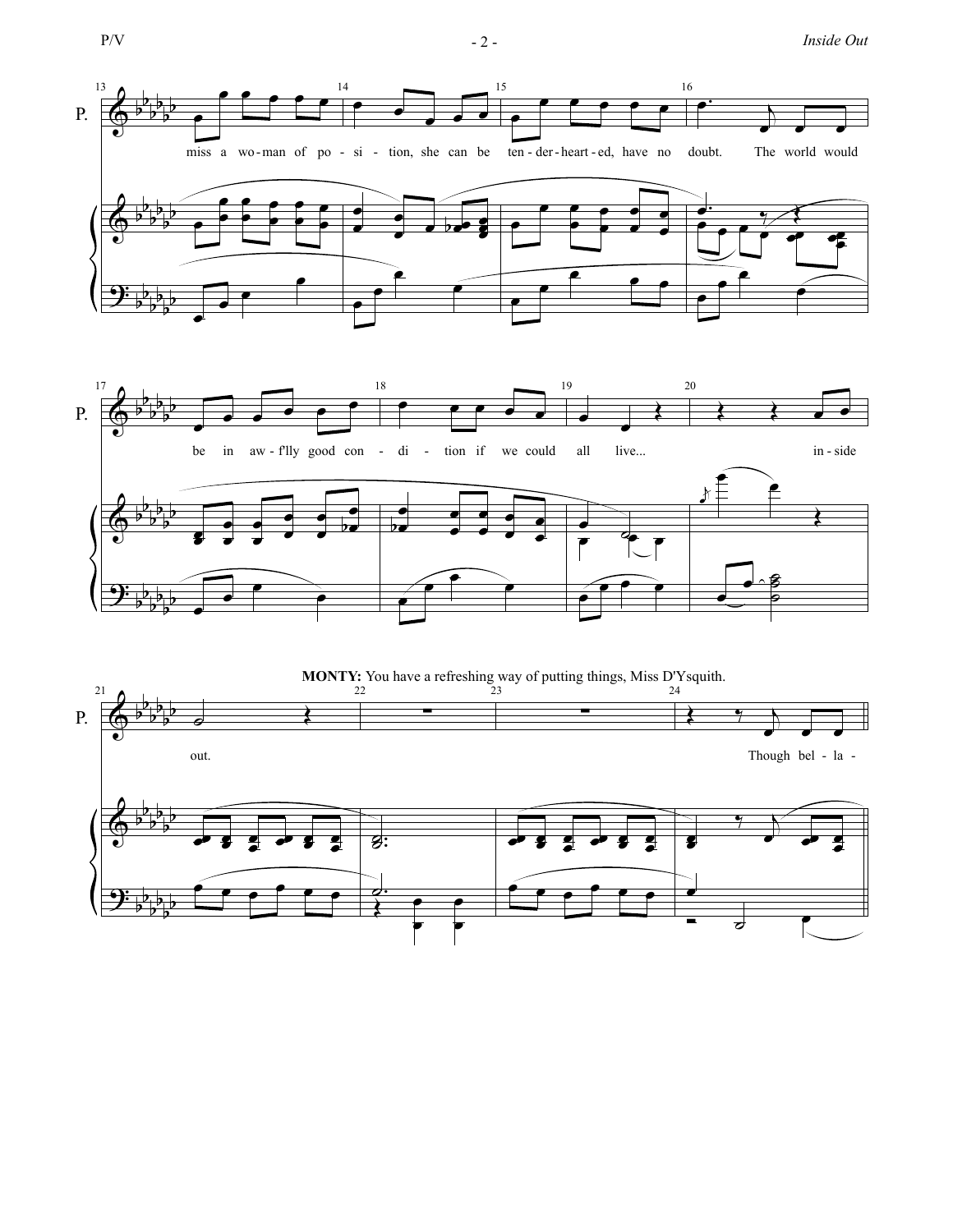$$
P/V
$$

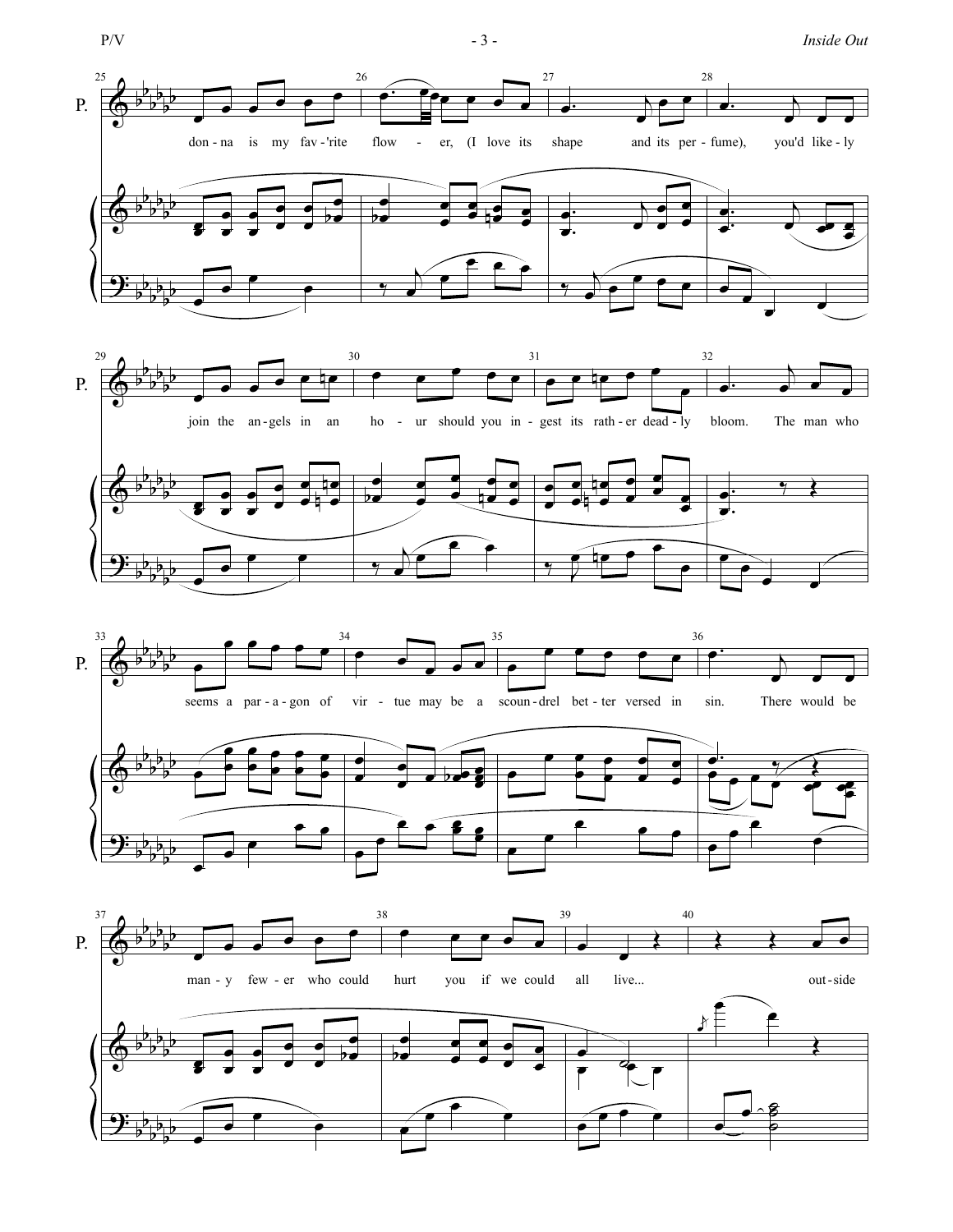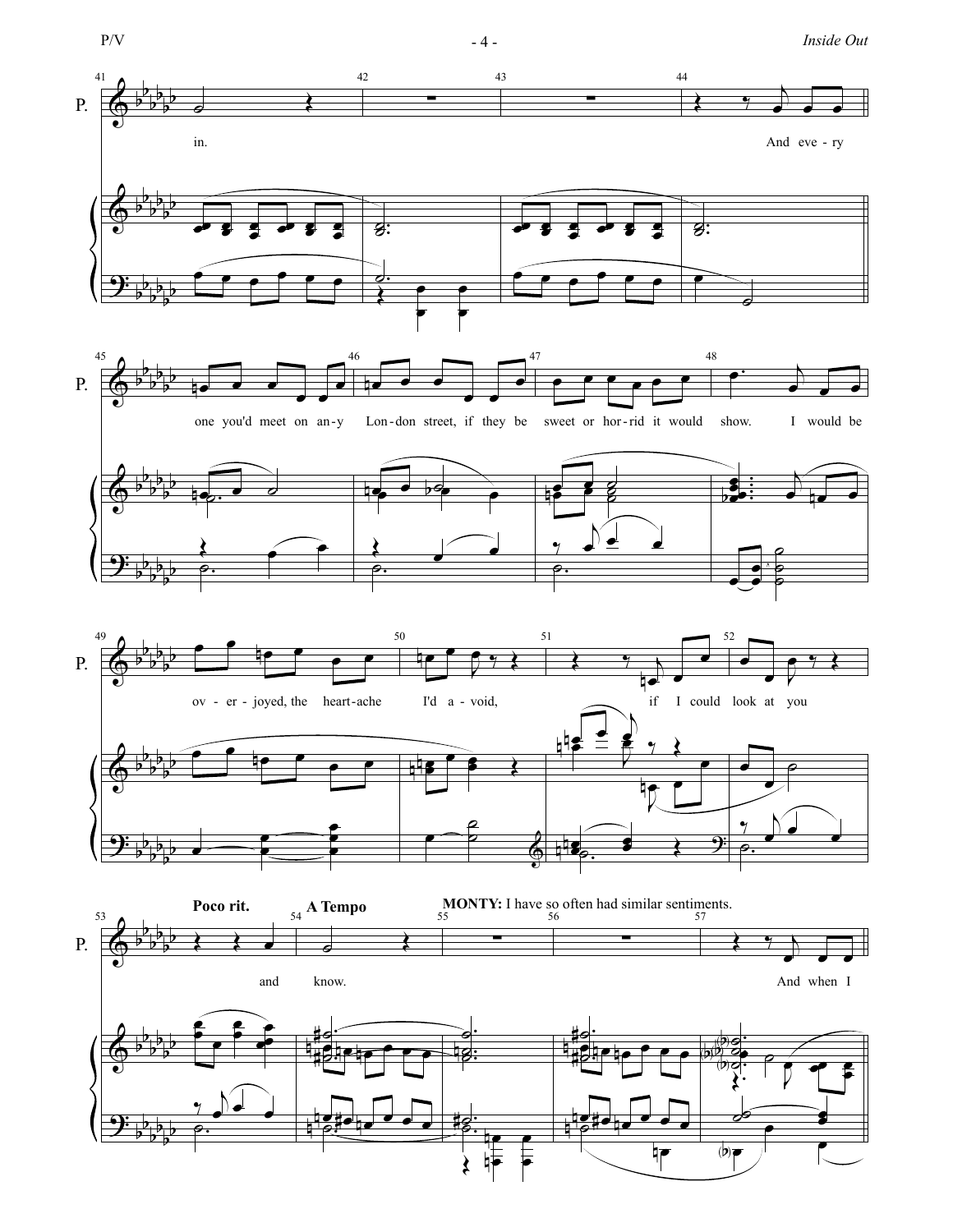$$
P/V
$$

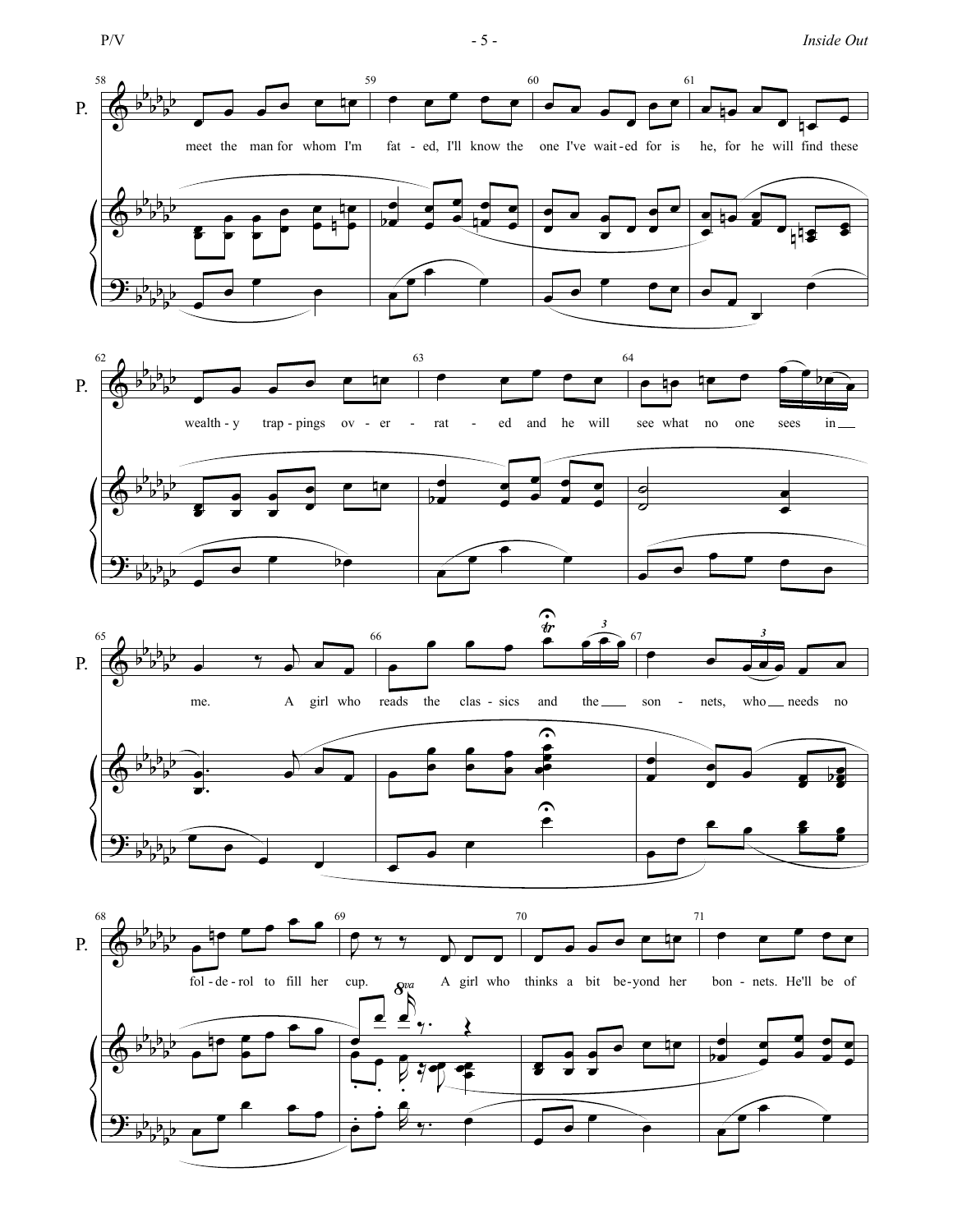$$
P/V
$$

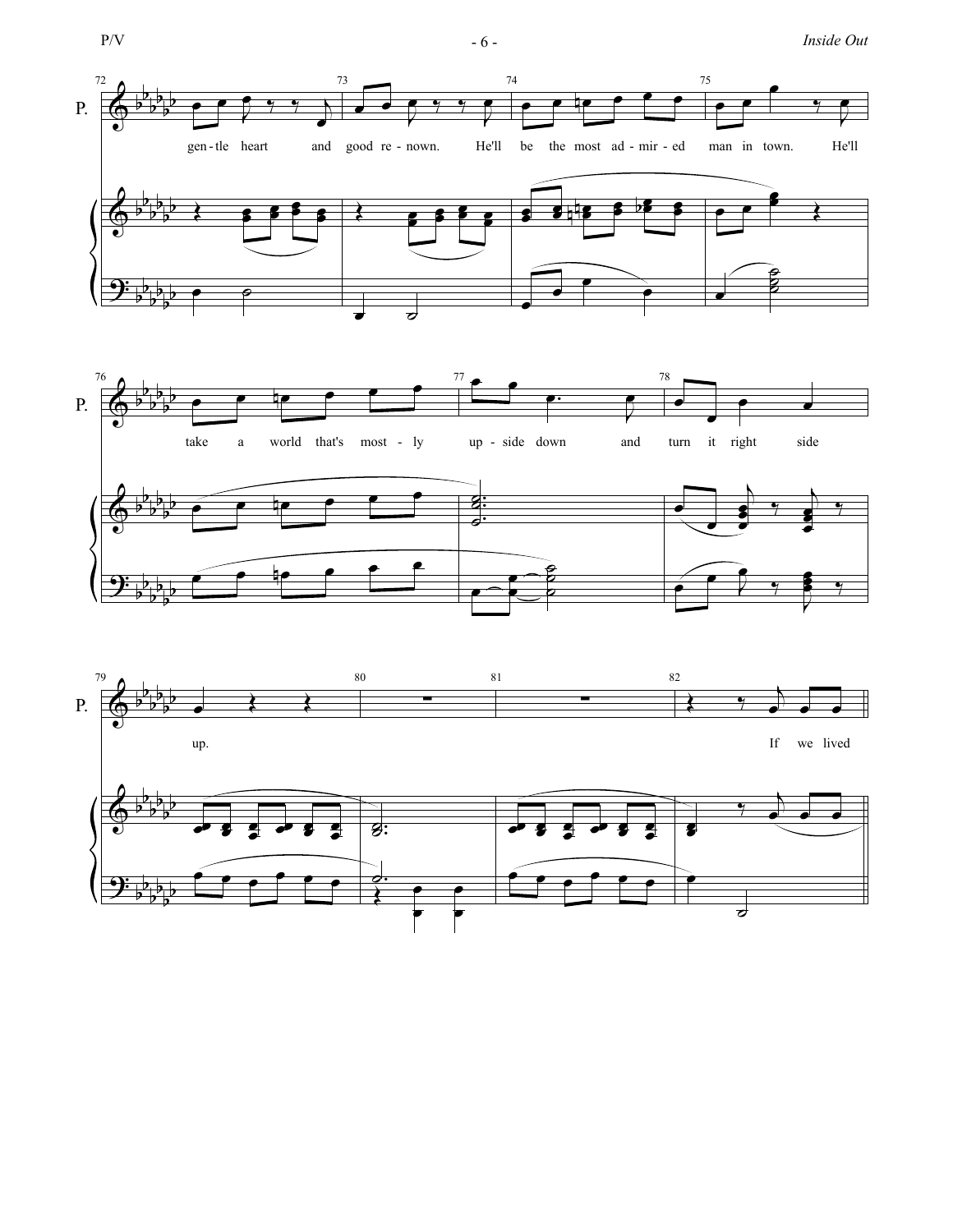$$
P/V
$$